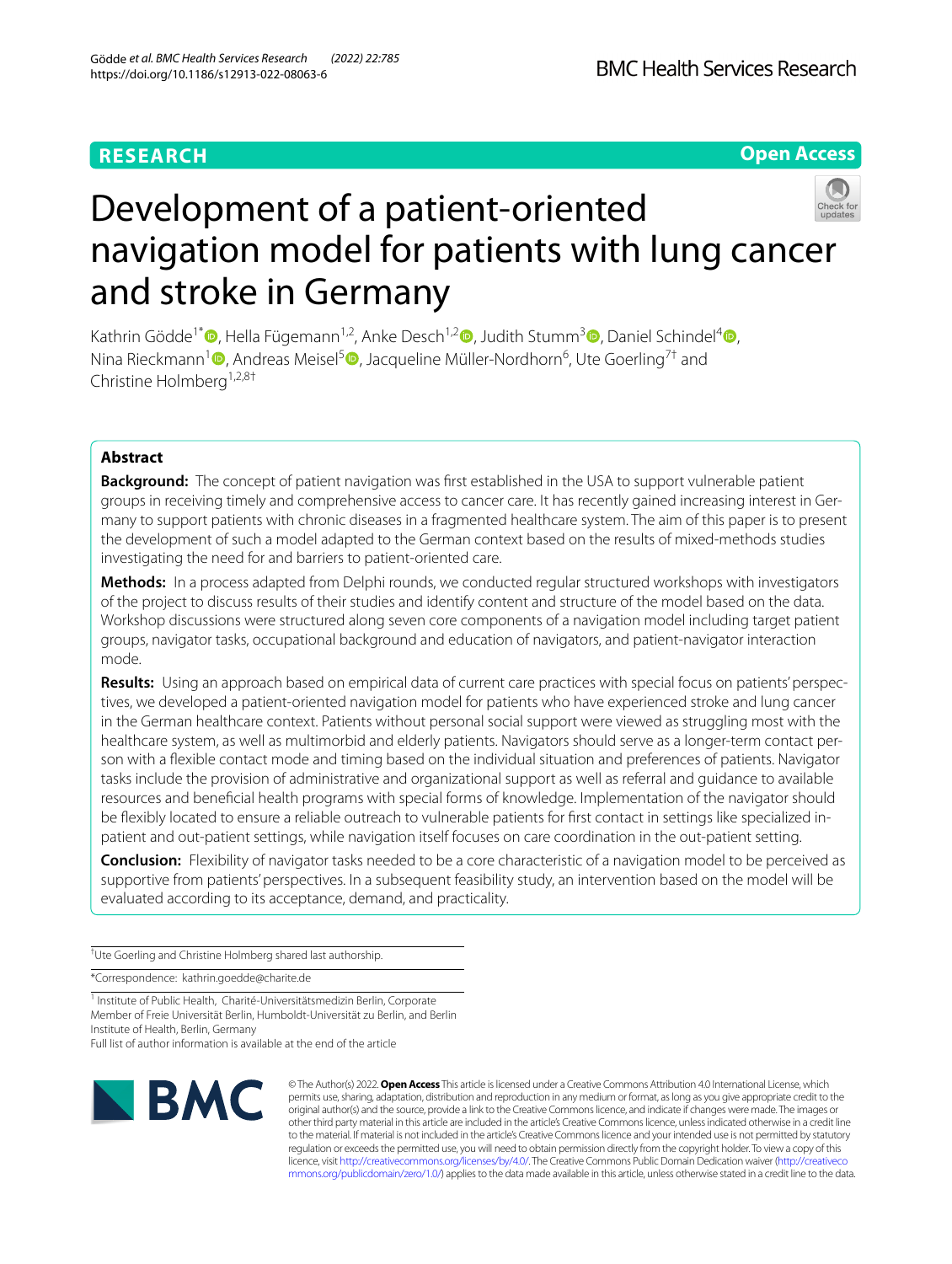**Keywords:** Patient navigation, Lung cancer, Stroke, Barriers to care, Patient-oriented care

## **Introduction**

The German healthcare system offers universal healthcare coverage. However, barriers to timely and patientoriented care can occur along patients' care paths due to a segmented organization of the system, in which in-patient and out-patient care are organized independently  $[1-3]$  $[1-3]$ , and a lack of a gate-keeping system for out-patient care [[4](#page-8-2)]. In addition, there is a plethora of supporting services for patients such as social care, selfhelp groups, athletic programs for patients and others. Acquiring information about these services can be difficult for patients and their care providers  $[5-8]$  $[5-8]$  $[5-8]$ . Even General Practitioners (GPs) as coordinators of care for old and vulnerable patients are often not aware of existing programs and services by social institutions in their city district [\[9](#page-8-5)]. In an aging population with an estimated increase of the population over 60 years of age from 28% (about 23.2 million people) in 2018 to 36.7% (about 28.5 million people) in 2050 in Germany [[10\]](#page-8-6), the pressure on the healthcare system due to healthcare for chronic disease is increasing. Hence, there is a need to optimize access to and use of existing services and resources.

Patient navigation is a concept to facilitate access to existing care services established and initially implemented in the United States as a community-based service delivery intervention in cancer care. It aimed to overcome barriers to timely cancer screening, diagnosis, and treatment for people with lower income  $[11-13]$  $[11-13]$  $[11-13]$ . The National Cancer Institute Patient Navigation Research Program described four important stages of patient navigation that are based on the care management or case management model  $[14, 15]$  $[14, 15]$  $[14, 15]$  $[14, 15]$ . These stages involve 1) the identifcation of patients in need for a navigation assistance, 2) the identifcation of barriers of an individual patient to receive care, 3) the development of a plan to address and dismantle these barriers, and 4) the followup until resolution of the identifed problems and barriers [[15\]](#page-8-10). International studies have shown that patient navigation can infuence timely access to care [\[16](#page-8-11), [17](#page-8-12)], patient self-efficacy  $[18]$  $[18]$  and satisfaction with care  $[19]$  $[19]$ . High rates of satisfaction with patient navigation were reported in cancer care [\[20](#page-8-15)]. Navigation has also been reported to be cost-efective by reducing medical costs and hospitalizations [\[21](#page-8-16)]. However, results are still inconclusive as another study from the US has shown no efect of navigation on satisfaction with care [[22](#page-8-17)]. In Germany, patient navigation is gaining increasing attention and is currently under discussion to be implemented as a covered healthcare service [\[23](#page-8-18)]. Various interventions for navigation tailored to the care of diferent patient populations and diseases are currently being evaluated [\[24](#page-8-19), [25](#page-8-20)]. These interventions differ in terms of the diseases and patient groups they are targeting, the identifcation and outreach to patients in potential need, the intensity of the intervention, navigator tasks, services, roles and professional background, as well as the overall aims of the patient navigation. Mostly, studies evaluating navigation programs focus on either timely access to care services or on guideline-oriented care delivery.

In the present study we investigated lung cancer and stroke as prototypes of age-associated and chronic diseases. Both have very diferent and complex patient trajectories and needs for which patient navigation might potentially be appropriate. In lung cancer, the 5-year-survival rate in Germany is low with about 15% for men and 20% for women [[26\]](#page-8-21) and need for palliative care is often indicated early or directly after diagnosis  $[27]$  $[27]$ . The mortality rate after a stroke is about 50% after 5 years, and 40% of patients are permanently afected by disabilities [[28\]](#page-8-23). Dependent on the severity of the acute stroke and comorbidities, intensive in-patient care is required that is often followed by a phase of in-patient and out-patient rehabilitation. Patients often face long-term changes in every-day life with need for support [\[29,](#page-8-24) [30](#page-8-25)]. Studies have shown deficits in risk factor management, stroke aftercare and secondary prevention after stroke in Germany [[31–](#page-9-0)[33\]](#page-9-1). For lung cancer, a risk for potential undertreatment has been reported for elderly patients [\[34](#page-9-2)]. Both diseases are characterized by often complex, but very diferent care situations that can require the utilization and coordination of multiple healthcare providers from diferent disciplines and varying care settings. Such complex care situations may be overwhelming for patients as well as caregivers and difficult to coordinate for all parties, particularly as most healthcare institutions follow their routines rather than accommodate patients' needs [[23,](#page-8-18) [35](#page-9-3), [36](#page-9-4)]. Our collection of regional support services for both diseases [\[7](#page-8-26)] indicated that in our study region, Berlin, a variety of diferent services and resources is available to cover questions that may arise for patients during diferent disease trajectories, but expert interviews showed that knowledge about these services is often lacking in patients as well as care providers [[7\]](#page-8-26).

The aim of the present study was to develop a navigation model for patients with chronic disease that is particularly patient-oriented and that fts the frame of the German healthcare system. The model focussed on lung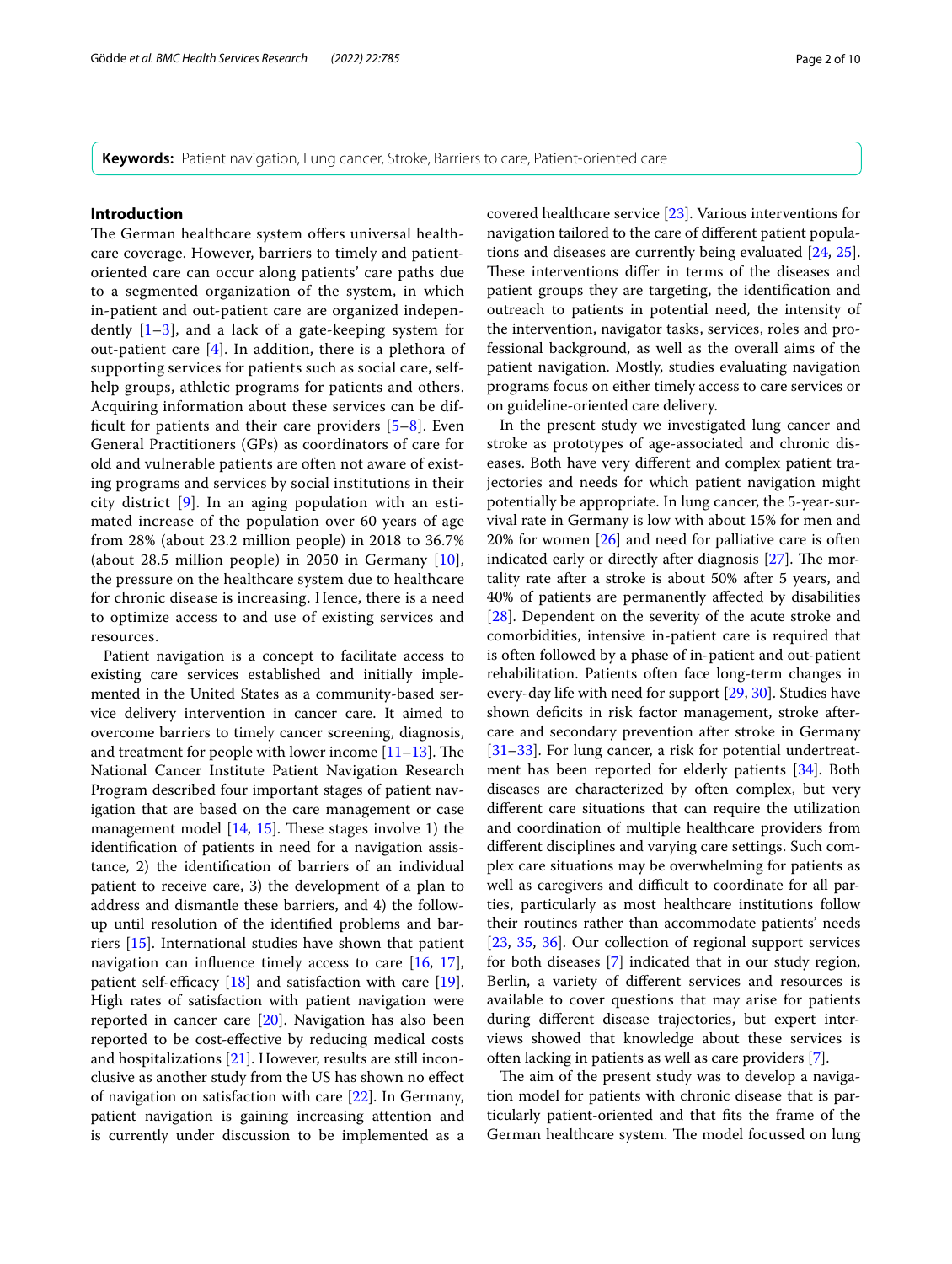cancer and stroke as two prototypic age-associated diseases. In line with the Institute of Medicine's 2001 defnition of patient-centered care, we aimed to develop a model that is "respectful of, and responsive to, individual patient preferences, needs and values, and ensuring that patient values guide all clinical decisions" [\[37](#page-9-5)].

## **Materials and methods**

We developed a patient navigation model within the context of a consortium for patient-oriented health services research [\[38\]](#page-9-6), which is funded by the German Federal Ministry of Education and Research. In a process adapted from Delphi rounds [[39\]](#page-9-7), we conducted regular structured workshops with investigators of the project to

discuss results of their studies and identify content and structure of the model based on the data. Workshop discussions were structured along seven core components of a navigation model that were identifed in the literature [[13,](#page-8-8) [14\]](#page-8-9). These components are displayed in Table [1.](#page-2-0) We used a data-driven approach for the model development as group discussions based upon a series of underlying studies in which we assessed barriers to optimal care as well as resources of support from the perspectives of patients, care experts, and providers [[7,](#page-8-26) [40](#page-9-8)-42] (Fügemann et al., in preparation). In addition, we assessed patient's expectations about what a navigation assistance is and what a navigator should do [\[43](#page-9-10)].

<span id="page-2-0"></span>**Table 1** Predefined core components to be defined in the process of development of the patient navigation model

| No             | <b>Core Component</b>                                                                                                       |
|----------------|-----------------------------------------------------------------------------------------------------------------------------|
|                | Target patient groups and identification strategy (at what point in the care continuum and how<br>patients are approached?) |
|                | Roles and tasks of patient navigators                                                                                       |
|                | Professional background and education of navigators                                                                         |
| $\overline{4}$ | Disease-specific versus disease-transcending components                                                                     |
|                | Mode of patient-navigator interaction (setting, time, length of and interval between encounters)                            |
| 6              | Affiliation/integration of patient navigators into the healthcare system                                                    |
|                | Stakeholder involvement                                                                                                     |

<span id="page-2-1"></span>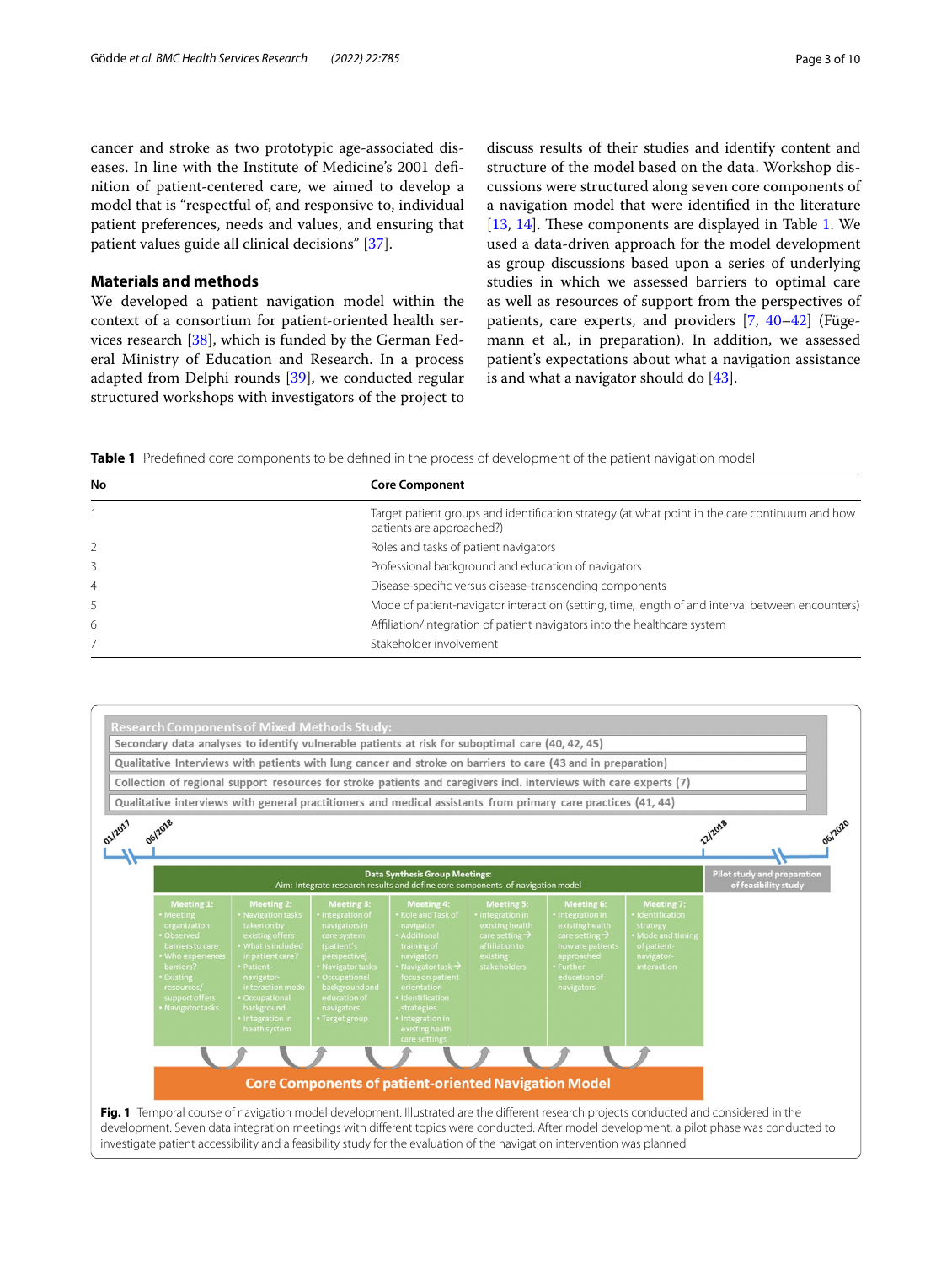#### **Underlying data**

The Delphi-adapted discussions based on results and data from diferent research components from two projects within the research consortium were integrated in the model development (Fig. [1\)](#page-2-1).

Both projects conducted mixed-methods studies investigating barriers to care from diferent perspectives including patients, physicians, medical assistants, and other health care workers. One project focused on the investigation of barriers along the care trajectory of patients with age-associated diseases, namely stroke and lung cancer. The second project investigated the potential of coordinating medical professions for sustainable support of multimorbid patients in the context of general practitioner practices. Results of these underlying studies present the base of the structured group discussions for the development of a patient-navigation model and are published in separate publications [\[7](#page-8-26), [40–](#page-9-8)[42](#page-9-9), [44,](#page-9-11) [45](#page-9-12)].

To address open discussion points from patients' perspective, we discussed further data from a longitudinal qualitative study with people with lung cancer  $(n=20)$ or stroke  $(n=20)$  that we conducted to collect a broad spectrum of patient needs and preferences at diferent disease trajectories. Study participants were invited to take part in three in-depth face-to-face interviews over a period of six to 12 months. The baseline and first followup interviews focused on expectations, suggestions, and support needs regarding patient navigation. In the second follow-up interview the developed navigation model was presented to study participants for fnal evaluation. For the analysis of the data, we used a descriptive qualitative approach [[46–](#page-9-13)[48\]](#page-9-14). After we identifed all answers to the questions of the interview guide (what a navigation is and what a navigator should do from their point of view, how and where interactions with navigators should take place, who is in need of navigation), we then coded the data corpus according to deductive codes: patients´ defnition of navigators, tasks of navigators, communication and interaction modes, and target groups  $[13, 14]$  $[13, 14]$  $[13, 14]$ . The data were used to fll the core components 1, 2, 5 and 6 of our navigation model (see Table [1](#page-2-0)) with content based on patients' expectations and ideas. Core component 7 (stakeholder involvement) presents results of the fnal evaluation of our model from the patients` perspective.

Further details of the interview study are described elsewhere  $[43]$  $[43]$  $[43]$ . This study was approved by Ethics committee of the Charité-Universitätsmedizin Berlin.

All methods were performed in accordance with the relevant guidelines and regulations.

#### **Model development process**

For the adapted Delphi process we held regular structured group discussions led by the principal investigator (CH) alongside the researchers of both projects (CH; HF; UG; AD; JS; KG). In total, six researchers with diferent disciplinary backgrounds and expertise in qualitative and quantitative research as well as in-patient care took part in the discussions as well as a study nurse involved in study recruitment. The backgrounds of specialists included social medicine, epidemiology, public health, psychology, anthropology, life science, physiotherapy and communication science. Seven meetings were held in monthly intervals over the course of the second half of the year 2018. Meetings began 1.5 years after data collection started in the projects to ensure that analysis was already ongoing in the research components of the mixed-methods studies and results and experiences could be used for the model development (see Fig. [1\)](#page-2-1). Detailed protocols were prepared for each meeting. Meetings were structured so that each of the seven predefned core component of the navigation model (Table [1](#page-2-0)) was discussed in relation to the on-going analysis of the research components of the mixed-methods studies. The initial two meetings mainly focused on the presentation of results. Subsequently, the focus was on integrating the various results and transferring them to possible models of care. Content for the core components of the navigation model was compiled by contrasting study results and fnding commonalities between the results and data or by flling gaps using the diferent study components. In a third step, the discussion group focused on discussing possible ways to integrate the model in the German healthcare system. Finally, the model was presented to patients during qualitative interviews and to the wider research community for fnal adjustments and refnements. Of note, some core components were recurrently discussed when open questions remained, and a diferent focus of discussion was considered necessary.

## **Results**

The study results indicated that care needs arise in the out-patient setting and when social care was not available during the hospital stay. Also a high degree of guideline-conform treatment was seen for patients with lung cancer in the acute setting  $[40]$ . Thus, as a frst consensus, we focused the navigation on the outpatient setting, as the hospital social service should be available by default to patients in the in-patient setting in Germany, including a mandatory discharge management. The navigation should, however, work very closely with this hospital service. In general, it was agreed that navigation should not interfere with or take over the tasks of existing programs or services and competencies along the care trajectory. Rather it should ensure that such services are made known and it should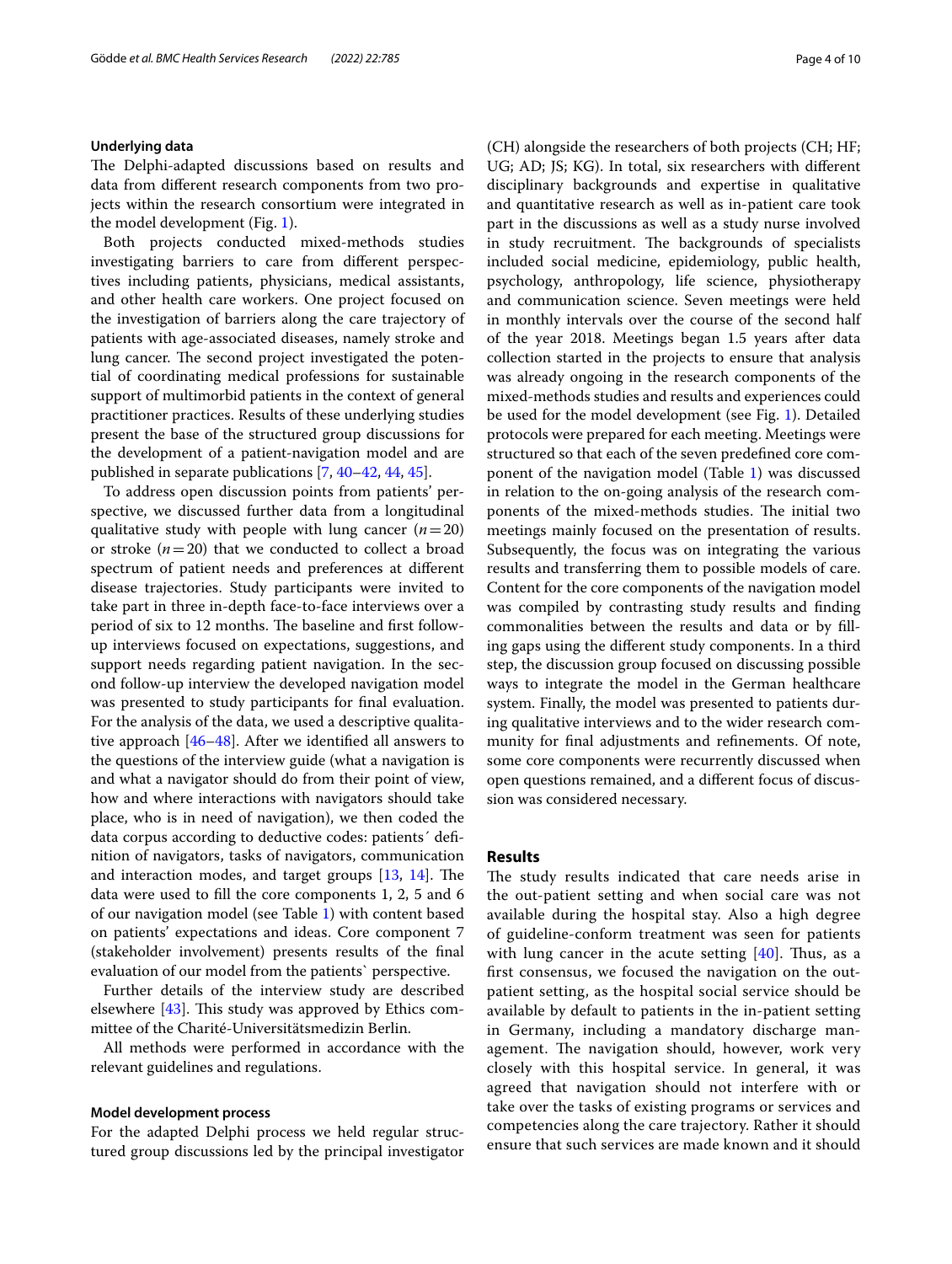assist patients and care providers in accessing and using these services by referral. Their task is to build up a comprehensive network of existing providers that are incorporated along the care trajectory of a patient that may also function to provide fexible points of entry for patients with needs. This also led us to a second consensus that the navigation model should be situated somewhere in the care trajectory "where patients are" in order to enable easy access to the navigation service without adding another layer of complexity and players to the care trajectory.

In the following, we will now describe the results of the core components (Table [1](#page-2-0)) of the navigation model derived from the data integration discussions.

## **Target patient groups and identifcation strategy**

Diferent characteristics ("vulnerabilities") which might increase the risk of facing barriers during a care path were identified. These were derived from interviews with patients and caregivers indicating that a lack of support from family members or other social support and multimorbidity that requires particularly complex care are such vulnerabilities.

Further target groups mentioned by patients during interviews are elderly patients, patients with physical and cognitive disabilities, patients who did not get in contact with a hospital's social service during their stay, as well as patients who do not have a general practitioner. Furthermore, the navigation support should also be provided to caregivers of patients, as these are often closely involved in the organization of care.

*"But there are also people in need of help or patients who are worse of, right? Who can no longer walk properly or only with this rollator or crutches or wheelchair. Tat they also get support. Once a month or so, the [navigator] checks if everything is OK." (Stroke, m, 56 years, diagnosis three months ago)*

According to these observations, group discussions led to the consensus that patients should be identifed and contacted in a proactive approach. In addition, prescreening should be performed to evaluate social support e.g. via questionnaires about a patient's social situation and support needs. Identifying vulnerable patients is a task that requires not only an active approach but also close collaboration between navigators and providers in the particular healthcare setting where patients are being approached for this service (e.g., a hospital, an outpatient clinic or a rehabilitation centre).

## **Roles and tasks of patient navigators**

A variety of specifc tasks for a navigator aiming to reduce observed barriers to care were collected during the discussion meetings by special consideration of results from patient interviews, including: help with bureaucratic and administrative problems occurring as a result of the new disease-related living situation, support with legal forms, consultations on legal rights, education about entitlements in healthcare, social care and fnancial support, organization of appointments with doctors and therapists of diferent disciplines, organization of transportation, provision of psychologic and emotional support. From these tasks, three main tasks were derived: (1) Navigators should provide support for patients regarding bureaucratic and administrative issues. (2) Navigators should provide support to the patients regarding their personal organization and coordination of care. Hereby, patients' individual situation and preferences should be comprehensively considered. (3) The provision of information and special knowledge should be a substantial part of the navigation service. This task includes referrals to organizations with specifc forms of knowledge and care services. This can include, for example, medical information, disease experiences by other patients (selfhelp), information about mental health care.

Furthermore, it was recurrently considered important from the patients' as well as care providers' perspectives that the navigator should take on the role of a constant and long-term contact person for a patient and / or informal caregiver.

*"For him [navigator] to tell me exactly: 'You will be*  discharged then. Then you can do your rehab. We *will see how that all went on.' That would be a real opportunity then, then you would have a contact person. Because, well, there is no one there for you. 'No one sees me, no one hears me.' Tat's how I have to say that. Tat doesn't really work well." (Stroke, f, 69 years, diagnosis four months ago)*

*"As a cancer patient, everything that has to be organized is very, very difcult at frst. It's so difcult because your mind is occupied with completely different things." (Lung cancer, f, 56 years, diagnosis 4.5 years ago)*

## **Professional background and education of navigators**

Based on the described tasks and roles of the navigator that include mostly networking activity, but also organizational and administrative tasks, a profound knowledge of existing support programs and services is considered crucial. For this reason, navigators should have a professional background rather than being volunteers. Here, we defned social work as the best-suited occupational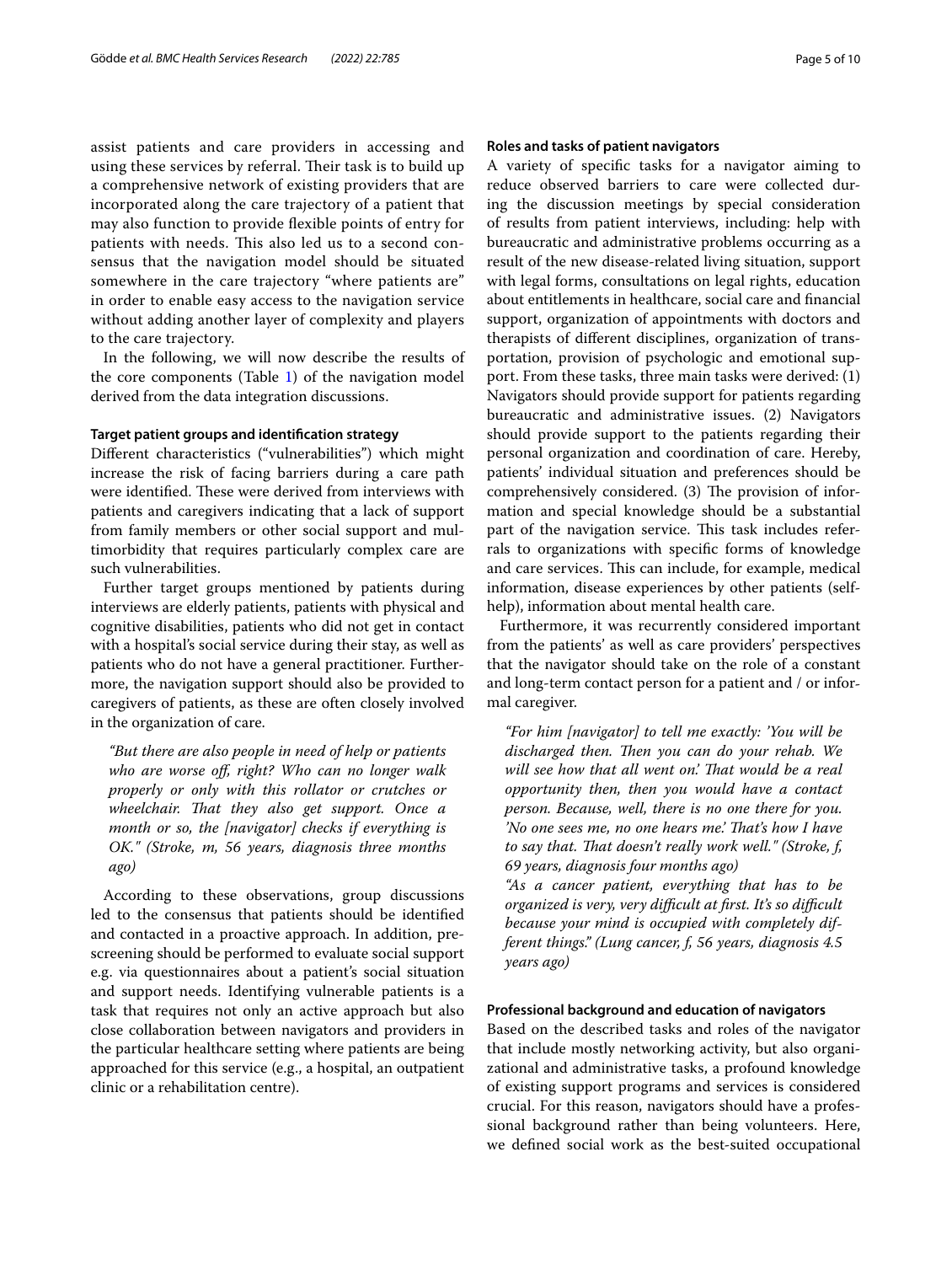background. Ideally, navigators should have additional experience in a health-related environment. Alternatively, persons educated in other health-related occupations like nursing care, gerontology, medical assistants or case management may be trained to fulfl the role of a navigator. Further education and training should be provided. As it will be likely that professional experience of potential navigators will vary to great extent, we propose an educational curriculum that is organized in a modular fashion. Training units include (1) introduction into patient-centered care, (2) tasks and roles of patient navigation, (3) communication skills, (4) disease-specifc basic medical information and care systems, (5) knowing available services including social services, and (6) supervision. The training should be provided by integration of experts and health care providers in the respective educational modules. There are potential curricula for the education of the navigators available in Germany and the USA that may be individually added or combined with the modules of the navigation model [[25,](#page-8-20) [49](#page-9-15)]. However, a standardized training for patient navigators to certify and licence navigators is not yet available and needs to be more closely researched in future studies.

#### **Disease‑specifc versus disease‑transcending components**

Lung cancer and stroke difer in many aspects including disease manifestation, care trajectories and health disciplines. However, needs and topics for support as described above showed a high level of overlap. Thus, the navigation model is generic and suitable for general use in the German healthcare system. The difference will lie in the specifc tasks, temporality and the services the navigator will need to have knowledge about. Thus, we propose to bundle expertise of navigators according to disease types and region. This way navigators can optimally apply acquired disease-specifc aspects in the care coordination for patients on the one hand and build up regional collaborative networks with involved care providers along the care trajectory on the other hand. The training modules regarding the disease, specifc care systems, and available services are geared toward specifc regions and diseases.

### **Mode of patient‑navigator interaction**

Further, we discussed how the interaction between the navigator and the patient or his/her caregiver should be organized after the initial identification described above.

After contact establishment between the patient and navigator, an initial in-person meeting should be organized between the navigator and the patient. This meeting is aimed to identify the mode of further interaction that the patient prefers as well as initial support needs of the patient. In the interviews, patients wished for flexible forms of contact and interaction. This could include fxed telephone appointments, personal appointments, home visits or contact initiated by the patient on demand. In addition, the navigation should also allow for the integration and involvement of family and other informal caregivers. In this case, the navigator should further consider the needs and situation of the caregivers. Overall, the navigator should be a long-term contact person for the patient. An individual navigator should ideally be assigned to provide support to an individual patient and their caregivers along the patient's entire care trajectory and changes in personnel should be avoided where possible to allow a long-term interaction between patient and navigator.

*"Well, I think that should be clarifed individually, how patients want to have that. Because they are, after all, going through highs and lows for the frst time. You never know whether someone is alone or has family and is well taken care of. Well, I think you have to be fexible here." (Lung cancer, f, 57 years, diagnosis 11.5 years ago)*

## **Afliation and integration of patient navigators into the health care system**

The navigation model has to be associated within an existing care institution, e.g. general practice or care organizations. This way, the integration of the navigation should add no further complexity to the care trajectory by constituting yet another care element that must be accessed and organized by a patient.

Accordingly, we discussed the following procedure in the attempt to integrate the above-mentioned points: The navigator model has to be well connected within and outside the hospital setting. So that contact may be established across several venues. For example, contact with the patient or caregiver may be established by the in-house personnel like hospital social workers, nurses, or physicians. Pre-screening of patients regarding the defned target groups could be integrated in the hospital's discharge management using questionnaires about social support and evaluation of comorbidity. Care services and physicians' offices are other venues for the navigation model. The navigator will either contact the patient or caregiver to establish needed services and interaction form.

*"But all this medical work that then has to take place afterwards [after hospital], that is, as I said, associated with legwork. Tat's a bit of a shit. It would be nice if all this could be done in one place.*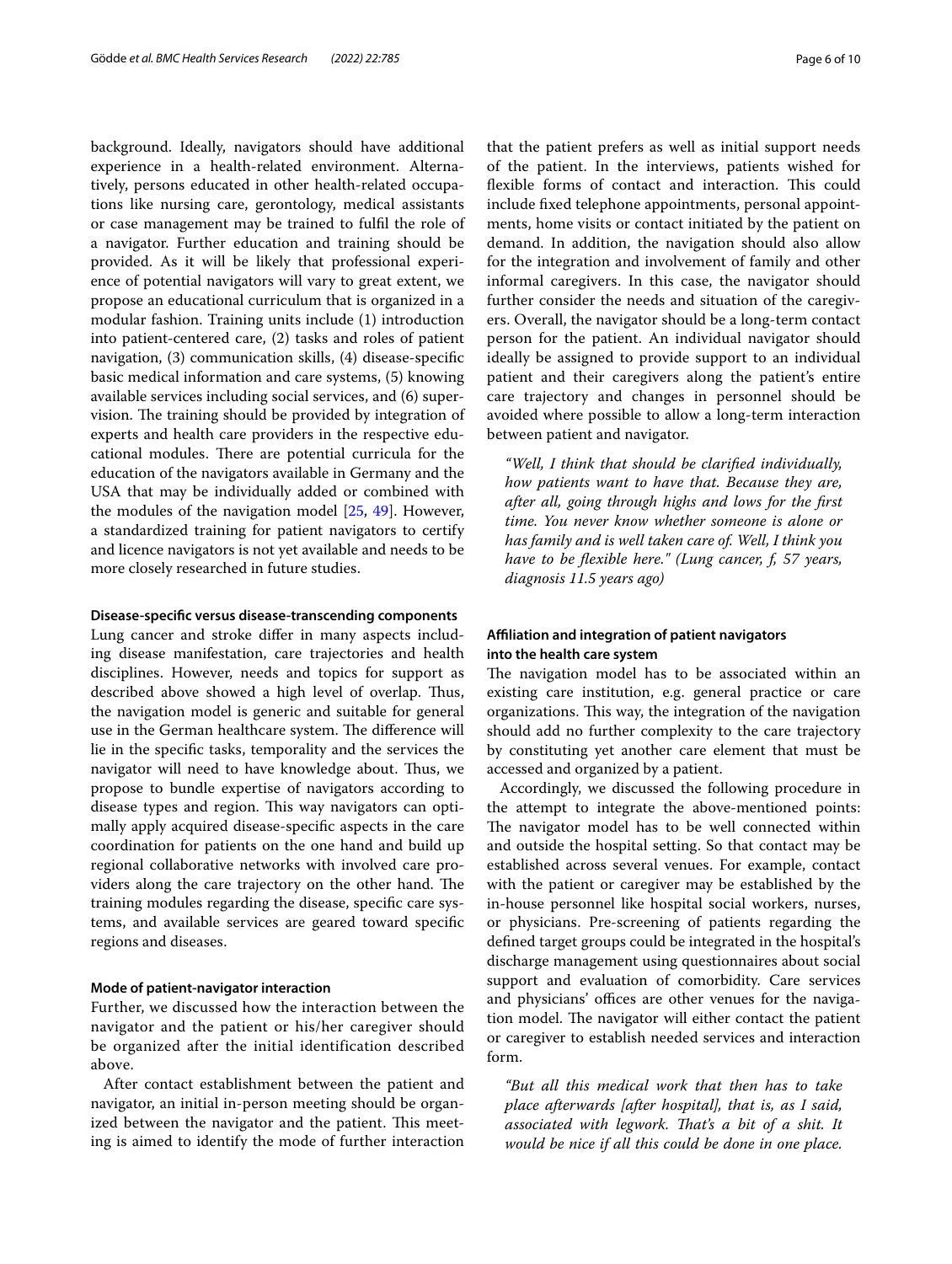*Not that you have to travel all over town to get treated somehow." (Stroke, m, 53 years, diagnosis 2 months ago)*

## **Stakeholder involvement**

As described above, we involved the perspective of diferent stakeholders that are concerned with the care of the proposed target groups in the development of the navigation model. As we aimed to develop a patient-oriented navigation model we frst and foremost included the perspective of the patient and their caregivers. After the model was developed, it was presented to study participants of the interview study for fnal evaluation. Results showed patient agreement with the developed navigation model. However, one patient expressed concern that the model developed may not be implemented well because, in her view, it is very costly in terms of personnel.

*"Sure, I can well imagine that. I mean, there are certainly people who don't want something like that, but I would like it. … He [the navigator] doesn't have to do everything for you, but he [the navigator] can defnitely guide you in the right direction. I think that's a good thing. Yes sure, I can well imagine that." (Lung cancer, m, 59 years, diagnosis 3.5 years ago) "I think it's good that you have a contact person. Yes, who helps you then, so that's great! Yes, yes, because there are also questions. And I mean, I was lucky. But many people also have disabilities and so on. And that the social workers then know where and how to get help. Because I think there is a lot of help that is not accessed at all because people don't know that it even exists and that they are entitled to it, yes." (Stroke, f, 72 years, diagnosis 1 year ago)*

*"Ok. And you can do that in terms of personnel? Tat will be the challenge, I think. Because, I can imagine that many patients say 'Yes, great, come to my home.' And then with travel and all that, it's hard in terms of personnel. But good. It's a nice approach. I hope you get that implemented." (Lung cancer, f, 45 years, diagnosis 9 years ago)*

## **Discussion**

In this article, we present a patient navigation model that was developed in group discussions and fnalized in patient interviews based on the results of mixed methods studies that investigated barriers to care and support needs from diferent perspectives with special focus on the patients' perspective. Here, we focused on two prototypic age-associated diseases, namely lung cancer and stroke, to develop a navigation model that is adjustable to diferent diseases with potentially very diferent disease trajectories.

Interestingly, our underlying qualitative results showed a high overlap between support needs for both, apparently very diferent, diseases (Fügemann et al., in preparation). In addition, we fnd that for the German healthcare system patients who may be vulnerable to receiving suboptimal care seem comparable across diseases and settings and are dependent on social support of informal care givers. Hence, we propose that the navigation model is disease transcending and we suggest a model that can be adapted to very diferent diseases by the described modular design in training. This is in contrast with most navigation models that are currently tested in Germany as these mostly focus on one specifc disease [[24,](#page-8-19) [25](#page-8-20), [50](#page-9-16)]. In addition to the described common aspects across diseases, a navigation model must consider the disease-specifc needs depending on the patient group and setting it is applied to. These needs likely differ in their quality as well as in the timing when a specifc need arises [\[30](#page-8-25)].

Navigation models that are currently evaluated in Germany often investigate disease-specifc clinical impacts of the navigation like recurrent events or rehospitalizations (e.g. Sano Project, Stroke OWL). In the international context navigation often focuses on access to care and timely care [\[12](#page-8-27)]. Based on the organizational and educational focus of navigation of these programs as well as on the patient-oriented focus of the here described model, we propose that efects on these clinical and often institutional outcomes may be expected to be secondary. In our patient-oriented approach we conclude that the main aim of a patient-oriented navigation in a German system is to dismantle barriers with care organization and coordination and lack of information—aspects that are important across diseases and that directly impact a patient's personal situation. Hence, we suggest that an evaluation of a navigation assistance should primarily focus on patientoriented outcomes like satisfaction with care, level of information or health-related quality of life.

An important question that needs to be considered is how the described patient navigation can be sustainably implemented and coordinated in the existing healthcare system and structures. The successful implementation and maintenance of navigation programs is a complex process and infuenced by a variety of factors [\[51–](#page-9-17)[53\]](#page-9-18).

The described navigation will require a high number of resources upon implementation of the one-to-one support provided. This will place a high demand on a workforce from occupations that are already facing shortages like social work and nursing. Hence, sustainability requires a program to be cost effective. Further studies have shown that a navigation assistance can indeed influence the efficiency of care as measured by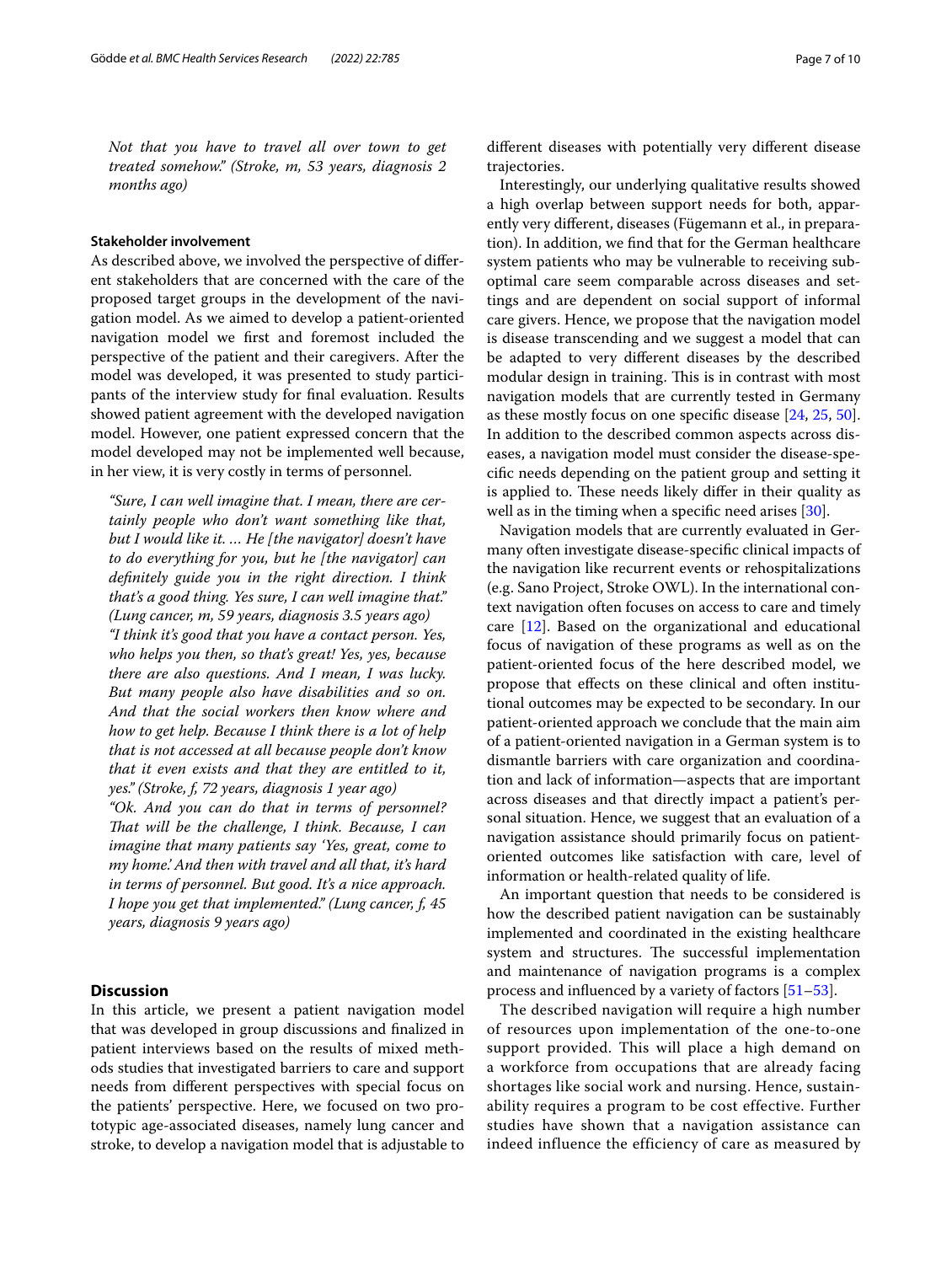reducing medical costs and probably reduced number of hospitalizations [[21\]](#page-8-16). However, it is important to consider the effectiveness of the model for subgroups of patients with special focus on vulnerable patient populations.

The identification of and comprehensive outreach to all vulnerable patient populations needs to be considered thoroughly for each diferent subgroup and setting. Limitations may occur due to the tradeoff of comprehensive outreach to the patient and the timing, when the patient is in need of a navigation assistance. In the case of stroke patients, a stroke unit or hospital setting may be a location where all patients can be reached shortly after a stroke event. However, in this case patients may be reached too early along their care trajectory, as support needs for a navigation assistance may not be abundant for a patient shortly after the stroke incident and they may not accept the offer of a navigation assistance at this time point. Nevertheless, problems and questions for patients may arise later when they are at home and face limitations. That said, focusing identification to settings like rehabilitation hospitals or specialized practices limits the patient population and vulnerable patients as not all patients will get or use these health care services [\[54](#page-9-19)]. In addition, fnding and organizing a specialist appointment is a described barrier for the patient and a task for the navigator per se. Hence, we propose a high level of fexibility where diferent settings for the contact and identifcation of the patient should be used and the active contact initiated by the patients or their caregivers should be possible.

Overall, the navigator should reach or be reachable by all patients in need. Further, he/she should build a bridge between all people involved in the patient's care. Of note, these complex issues need to be fexibly tailored to a patient population or care setting in a way that does not add a further level of complexity to the care paths of the patient. The specific point of implementation should hence be fexible regarding the setting it is imbedded in and to the patient group at which it is directed. In addition, the recruitment of caregivers seems essential, as they are often the main organizers of care. And as in the case of stroke, a substantial number of patients are not able to give informed consent [[55\]](#page-9-20) and it appears necessary to include caregivers to reach also highly affected patients for navigation  $[56]$  $[56]$ . These are important issues as it is reported for health care interventions that acceptance of a healthcare offer by patients can be impaired by factors like form of provider or location [[57\]](#page-9-22). However, the above described issues of sustainability and implementation of a navigation program are complex and necessitate investigation and evaluation in the real-life healthcare system. To address some of these issues a subsequent feasibility study to evaluate a navigation intervention based on the described model will be conducted.

Our results further indicate that there are several support resources in Germany beyond the medical-therapeutic treatment of a patient including counselling services, self-help groups or special athletic programs, but these resources are often not well known neither to patients nor to health care providers  $[7, 9]$  $[7, 9]$  $[7, 9]$ . The navigator's task will be to build a bridge between these services, medical care providers and the patient. It is possible that not only the patients directly beneft from the work of a navigator, it may also have an additional efect by increasing the knowledge about programs and services in a region and hence have an integrating efect on all parties concerned with the care of patients [\[23\]](#page-8-18). Higher levels of support with care coordination and with open questions provided by a navigator may even positively afect the interaction with patients by decreasing the high burden of organizational tasks experienced from the physician's perspective [[41\]](#page-9-23).

#### **Acknowledgements**

We thank Verena Mauckisch for her support with the study.

#### **Authors' contributions**

KG: participated in Delphi-adapted process, analyzed discussion protocols, wrote the manuscript of the paper with input from all authors. HF: participated in Delphi-adapted process, conducted and analyzed interviews; contributed to the analysis and manuscript (critical revision). AD: participated in Delphi-adapted process, contributed to the analysis and manuscript. JS: participated in Delphi-adapted process, contributed to the analysis and manuscript (critical revision). DS: contributed to the analysis and manuscript (critical revision). NR: conceived the original idea of this study; contributed to the manuscript (critical revision). AM: Contributed to the manuscript (critical revision). JM-N: conceived the original idea of this study; contributed to the manuscript (critical revision). UG: participated in Delphi-adapted process; contributed to the analysis and manuscript (critical revision) CH: conceived the original idea of this study; contributed to the analysis and manuscript; supervised the study and Delphi-adapted process. The author(s) read and approved the fnal manuscript.

#### **Funding**

Open Access funding enabled and organized by Projekt DEAL. The present work is part of the research consortium "NAVICARE – Patient-oriented health services research". NAVICARE is funded by the German Ministry of Education and Research (01GY1601).

#### **Availability of data and materials**

Research results and data of the research components of the mixed-methods studies, that where basis of the Delphi-adapted process, were published separately as indicated throughout the manuscript. Further relevant data analyzed during the current study are included in the article. Due to data protection restrictions, additional data are not available.

#### **Declarations**

## **Ethics approval and consent to participate**

This study was approved by Ethics committee of the Charité-Universitätsmedizin Berlin (Registration No.: EA2/095/17). Informed consent to participate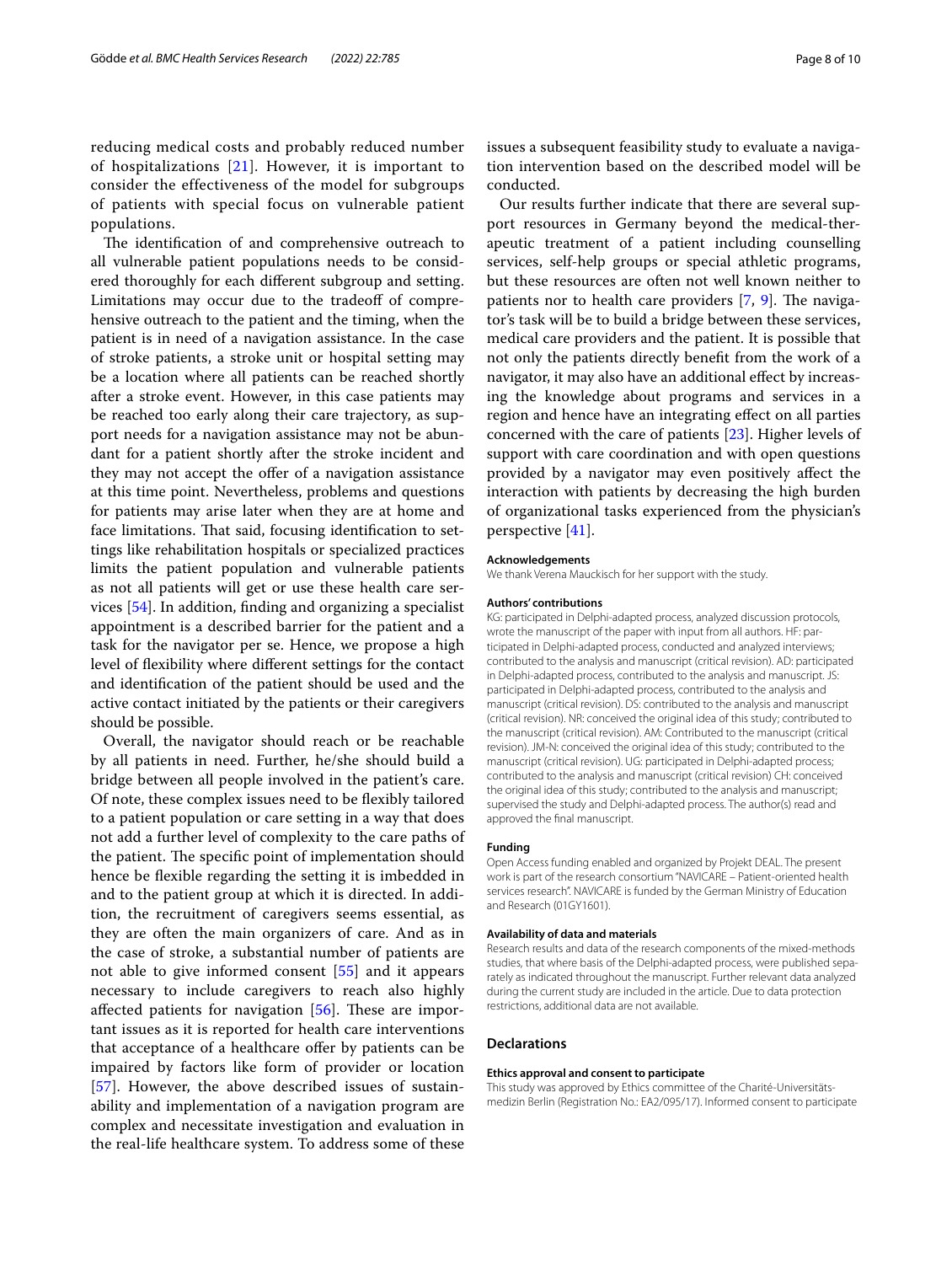was obtained in research components with direct patient involvement for all participants.

## **Consent for publication**

NA

#### **Competing interests**

None declared.

#### **Author details**

<sup>1</sup> Institute of Public Health, Charité-Universitätsmedizin Berlin, Corporate Member of Freie Universität Berlin, Humboldt-Universität zu Berlin, and Berlin Institute of Health, Berlin, Germany. <sup>2</sup>Institute of Social Medicine and Epidemiology, Brandenburg Medical School Theodor Fontane, Brandenburg an der Havel, Germany. <sup>3</sup> Institute of General Practice, Charité - Universitätsmedizin Berlin, Corporate Member of Freie Universität Berlin, Humboldt-Universität zu Berlin, and Berlin Institute of Health, Berlin, Germany. <sup>4</sup>Institute of Medical Sociology and Rehabilitation Science, Charité - Universitätsmedizin Berlin, Corporate Member of Freie Universität Berlin, Humboldt-Universität zu Berlin, and Berlin Institute of Health, Berlin, Germany. <sup>5</sup> Center for Stroke Research (CSB), Charité-Universitätsmedizin Berlin, Corporate Member of Freie Uni‑ versität Berlin, Humboldt-Universität zu Berlin, and Berlin Institute of Health, Berlin, Germany. <sup>6</sup>Bavarian Health and Food Safety Authority, Bavarian Cancer Registry, Erlangen, Germany. <sup>7</sup> Charité Comprehensive Cancer Center, Charité-Universitätsmedizin Berlin, Corporate Member of Freie Universität Berlin, Humboldt-Universität zu Berlin, and Berlin Institute of Health, Berlin, Germany. 8 Faculty of Health Sciences, Brandenburg Medical School Theodor Fontane, Neuruppin, Germany.

# Received: 8 February 2022 Accepted: 9 May 2022<br>Published online: 16 June 2022

#### **References**

- <span id="page-8-0"></span>1. Ludt S, Heiss F, Glassen K, Noest S, Klingenberg A, Ose D, et al. Patients' perspectives beyond sectoral borders between inpatient and outpatient care - patients' experiences and preferences along cross-sectoral episodes of care. Gesundheitswesen. 2014;76(6):359–65.
- 2. Nolte E, Knai C, Hofmarcher M, Conklin A, Erler A, Elissen A, et al. Overcoming fragmentation in health care: chronic care in Austria, Germany and The Netherlands. Health Econ Policy Law. 2012;7(1):125–46.
- <span id="page-8-1"></span>3. Stiel S, Joppich R, Korb K, Hahnen M, Elsner F, Rossaint R, et al. Problems and defcits in the transition from inpatient and outpatient care of cancer patients A qualitative analysis. Schmerz (Berlin, Germany). 2009;23(5):510–7.
- <span id="page-8-2"></span>4. Groenewegen PP, Dourgnon P, Greß S, Jurgutis A, Willems S. Strengthening weak primary care systems: steps towards stronger primary care in selected Western and Eastern European countries. Health policy (Amsterdam, Netherlands). 2013;113(1–2):170–9.
- <span id="page-8-3"></span>5. Stickel A, Gropper S, Pallauf A, Goerling U. Patients' Knowledge and Attitudes towards Cancer Peer Support Programs. Oncol. 2015;89(4):242–4.
- 6. Braeseke G, Pfug C. Lotsen im Versorgungssystem Gutachten und Ableitung konkreter Modellprojekte zu Lotsinnen und Lotsen im Ver‑ sorgungssystem (Gutachten für Senatsverwaltung für Gesundheit, Pfege und Gleichstellung). IGES Institut GmbH (Berlin, Germany). 2017.
- <span id="page-8-26"></span>7. Gödde K, Fügemann H, Müller-Nordhorn J, Grimberg M, Goerling U, Siegerink B, Rieckmann N, Holmberg C. Strukturierte Erfassung von Unterstützungsangeboten für Lungenkrebs- und Schlaganfallbetrofene in Berlin [Structured Collection of Data on Support Offers for Lung Cancer and Stroke Patients in Berlin]. Gesundheitswesen (Stuttgart, Germany). 2022;84(1):35-42.
- <span id="page-8-4"></span>8. Zimmermann T, Mews C, Kloppe T, Tetzlaff B, Hadwiger M, von dem Knesebeck O, et al. Social problems in primary health care - prevalence, responses, course of action, and the need for support from a general practitioners' point of view. Zeitschrift fur Evidenz, Fortbildung und Qualitat im Gesundheitswesen. 2018;131–132:81–9.
- <span id="page-8-5"></span>9. Stumm J, Peter L, Sonntag U, Kümpel L, Heintze C, Döpfmer S. Nonmedical aspects in the care for multimorbid patients in general practice.

What kind of support and cooperation is desired? Focus groups with general practitioners in Berlin. Zeitschrift fur Evidenz, Fortbildung und Qualitat im Gesundheitswesen. 2020;158–159:66–73.

- <span id="page-8-6"></span>10. Statistisches Bundesamt. Bevölkerung Deutschlands bis 2060. Ergebnisse der 14. koordinierten Bevölkerungsvorausberechnung - Hauptvarianten 1 bis 9 -. Dermastatis Wiesbaden. 2019;Artikelnummer: 5124202199014.
- <span id="page-8-7"></span>11. Freeman HP, Muth BJ, Kerner JF. Expanding access to cancer screening and clinical follow-up among the medically underserved. Cancer Pract. 1995;3(1):19–30.
- <span id="page-8-27"></span>12. Freeman HP. Patient Navigation: A Community Based Strategy to Reduce Cancer Disparities. J Urban Health. 2006;83(2):139–41.
- <span id="page-8-8"></span>13. Freeman HP. The origin, evolution, and principles of patient navigation. Cancer Epidemiol Biomarkers Prev. 2012;21(10):1614–7.
- <span id="page-8-9"></span>14. Freund KM, Battaglia TA, Calhoun E, Dudley DJ, Fiscella K, Paskett E, et al. National Cancer Institute Patient Navigation Research Program: methods, protocol, and measures. Cancer. 2008;113(12):3391–9.
- <span id="page-8-10"></span>15. Longest B, Young GJ. Coordination and Communication. In: Shortell S, Kaluzny AD, editors. Health Care Management: Organization Design and Behavior: Thomson Delmar Learning (New York); 2000. p. 210–43.
- <span id="page-8-11"></span>16. Battaglia TA, Darnell JS, Ko N, Snyder F, Paskett ED, Wells KJ, et al. The impact of patient navigation on the delivery of diagnostic breast cancer care in the National Patient Navigation Research Program: a prospective meta-analysis. Breast Cancer Res Treat. 2016;158(3):523–34.
- <span id="page-8-12"></span>17. Paskett ED, Dudley D, Young GS, Bernardo BM, Wells KJ, Calhoun EA, et al. Impact of Patient Navigation Interventions on Timely Diagnostic Follow Up for Abnormal Cervical Screening. J Women's Health (2002). 2016;25(1):15–21.
- <span id="page-8-13"></span>18. Berezowska A, Passchier E, Bleiker E. Professional patient navigation in a hospital setting: a randomized controlled trial. Support Care Cancer. 2021;29(4):2111–23.
- <span id="page-8-14"></span>19. Lorhan S, Dennis D, van der Westhuizen M, Hodgson S, Berrang T, Daudt H. The experience of people with lung cancer with a volunteer-based lay navigation intervention at an outpatient cancer center. Patient Educ Couns. 2014;96(2):237–48.
- <span id="page-8-15"></span>20. Rohan EA, Slotman B, DeGroff A, Morrissey KG, Murillo J, Schroy P. Refining the Patient Navigation Role in a Colorectal Cancer Screening Program: Results From an Intervention Study. J Natl Compr Canc Netw. 2016;14(11):1371–8.
- <span id="page-8-16"></span>21. Rocque GB, Pisu M, Jackson BE, Kvale EA, Demark-Wahnefried W, Martin MY, et al. Resource Use and Medicare Costs During Lay Navigation for Geriatric Patients With Cancer. JAMA Oncol. 2017;3(6):817–25.
- <span id="page-8-17"></span>22. Wells KJ, Winters PC, Jean-Pierre P, Warren-Mears V, Post D, Van Duyn MA, et al. Efect of patient navigation on satisfaction with cancer-related care. Support Care Cancer. 2016;24(4):1729–53.
- <span id="page-8-18"></span>23. Braeseke G, Huster S, Pflug C, Rieckhoff S, Ströttchen J, Nolting H-D, et al. Studie zum Versorgungsmanagement durch Patientenlotsen. IGES Institut GmbH (Berlin, Germany). 2018.
- <span id="page-8-19"></span>24. Frick J, Schindel D, Gebert P, Grittner U, Schenk L. Improving quality of life in cancer patients through higher participation and health literacy: study protocol for evaluating the oncological social care project (OSCAR). BMC Health Serv Res. 2019;19(1):754.
- <span id="page-8-20"></span>25. Porzig R, Neugebauer S, Heckmann T, Adolf D, Kaskel P, Froster UG. Evaluation of a cancer patient navigation program ("Onkolotse") in terms of hospitalization rates, resource use and healthcare costs: rationale and design of a randomized, controlled study. BMC Health Serv Res. 2018;18:413.
- <span id="page-8-21"></span>26. Koch-Institut R. Krebs in Deutschland für 2015/2016. Berlin: Robert Koch-Institut (Hrsg) und die Gesellschaft der epidemiologischen Krebsregister in Deutschland e.V. (Hrsg); 2019.
- <span id="page-8-22"></span>27. Temel JS, Greer JA, Muzikansky A, Gallagher ER, Admane S, Jackson VA, et al. Early palliative care for patients with metastatic non-small-cell lung cancer. N Engl J Med. 2010;363(8):733–42.
- <span id="page-8-23"></span>28. Luengo-Fernandez R, Paul NL, Gray AM, Pendlebury ST, Bull LM, Welch SJ, et al. Population-based study of disability and institutionalization after transient ischemic attack and stroke: 10-year results of the Oxford Vascular Study. Stroke. 2013;44(10):2854–61.
- <span id="page-8-24"></span>29. Lehnerer S, Hotter B, Padberg I, Knispel P, Remstedt D, Liebenau A, et al. Social work support and unmet social needs in life after stroke: a crosssectional exploratory study. BMC Neurol. 2019;19(1):220.
- <span id="page-8-25"></span>30. Padberg I, Knispel P, Zollner S, Sieveking M, Schneider A, Steinbrink J, et al. Social work after stroke: identifying demand for support by recording stroke patients' and carers' needs in diferent phases after stroke. BMC Neurol. 2016;16:111.